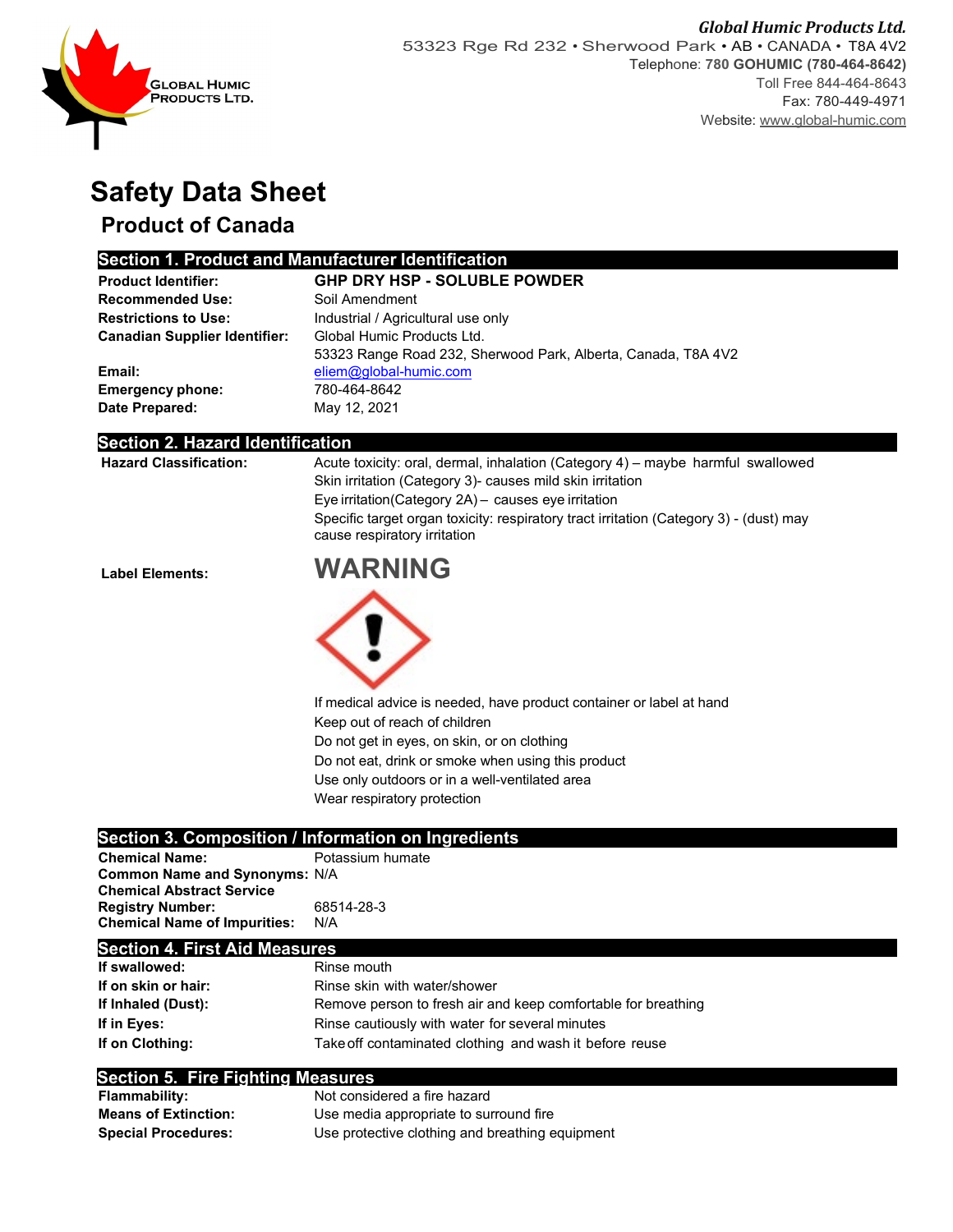| <b>Section 6. Accidental Release Measures</b>             |                                                                                                            |                                                                                                                                                                                                       |  |
|-----------------------------------------------------------|------------------------------------------------------------------------------------------------------------|-------------------------------------------------------------------------------------------------------------------------------------------------------------------------------------------------------|--|
| Cleaning:<br>Containment:                                 | Sweep and contain, notify appropriate authorities when release toenvironment occurs.<br>Storage containers |                                                                                                                                                                                                       |  |
| <b>Section 7. Handling and Storage</b>                    |                                                                                                            |                                                                                                                                                                                                       |  |
| Handling:                                                 |                                                                                                            | Ordinary dry material transfer and storage equipment (buckets, etc)                                                                                                                                   |  |
| Storage:                                                  | Store in a dry place, closed container, at temperatures not exceeding 50°C or below<br>freezing            |                                                                                                                                                                                                       |  |
| <b>Section 8. Exposure Controls / Personal Protection</b> |                                                                                                            |                                                                                                                                                                                                       |  |
| <b>Personal Protective</b>                                | Respiratory Protection - an approved NIOSH/MSHA respirator with a dust filter, approved for                |                                                                                                                                                                                                       |  |
| <b>Equipment:</b>                                         | silica bearing dust                                                                                        |                                                                                                                                                                                                       |  |
|                                                           |                                                                                                            | Protective Gloves - wear loose fitting gloves                                                                                                                                                         |  |
|                                                           |                                                                                                            | Eye protection - goggles required when working with bulk material Local exhaust<br>and confinement of handling system may berequired to control dust                                                  |  |
| <b>Section 9. Physical and Chemical Properties</b>        |                                                                                                            |                                                                                                                                                                                                       |  |
| <b>Physical State:</b>                                    | Dry                                                                                                        |                                                                                                                                                                                                       |  |
| Odor:                                                     | Odorless                                                                                                   |                                                                                                                                                                                                       |  |
| <b>Odor Threshold:</b>                                    | N/A                                                                                                        |                                                                                                                                                                                                       |  |
| <b>Vapor Pressure:</b>                                    | N/A                                                                                                        |                                                                                                                                                                                                       |  |
| <b>Vapor Density:</b>                                     | N/A                                                                                                        |                                                                                                                                                                                                       |  |
| <b>Evaporation Rate:</b>                                  | N/A                                                                                                        |                                                                                                                                                                                                       |  |
| <b>Boiling Point:</b>                                     | N/A                                                                                                        |                                                                                                                                                                                                       |  |
| pH:                                                       | 9.6                                                                                                        |                                                                                                                                                                                                       |  |
| Appearance:                                               | Dark Brown                                                                                                 |                                                                                                                                                                                                       |  |
| <b>Specific Gravity:</b>                                  | 965 kg / $m^3$                                                                                             |                                                                                                                                                                                                       |  |
| <b>Coefficient of Water/</b>                              |                                                                                                            | 5 to 10% may lose or gain moisture over time, depending on humidity and                                                                                                                               |  |
| <b>Oil Distribution:</b><br><b>Moisture:</b>              |                                                                                                            | temperature and exposure to environment<br>Stable under ambient conditions                                                                                                                            |  |
| <b>Section 10. Stability and Reactivity</b>               |                                                                                                            |                                                                                                                                                                                                       |  |
| <b>Chemical Stability:</b>                                |                                                                                                            | Stable under ambient conditions                                                                                                                                                                       |  |
| Incompatibility with other Substances:                    |                                                                                                            | Non-reactive                                                                                                                                                                                          |  |
| <b>Minimum Ignition Temperature:</b>                      |                                                                                                            | 270°C @ 3% moisture, 590 °C @ 25% moisture                                                                                                                                                            |  |
| <b>Minimum Explosive Concentration:</b>                   |                                                                                                            | 60 to 90 g/m <sup>3</sup> @ 3% moisture, 500 g/m <sup>3</sup> @ 25% moisture                                                                                                                          |  |
| <b>Minimum Ignition Energy:</b>                           |                                                                                                            | 1.000 mJ                                                                                                                                                                                              |  |
| <b>Susceptibility to Spontaneous Combustion:</b>          |                                                                                                            | N/A                                                                                                                                                                                                   |  |
| <b>Section 11. Toxicological Information</b>              |                                                                                                            |                                                                                                                                                                                                       |  |
| <b>Lethal Dose:</b>                                       | N/A                                                                                                        |                                                                                                                                                                                                       |  |
| <b>Lethal Concentration:</b>                              | N/A                                                                                                        |                                                                                                                                                                                                       |  |
| <b>Routes of Exposure:</b>                                | Ingestion, skin contact, eye contact, inhalation                                                           |                                                                                                                                                                                                       |  |
|                                                           | permanent lung disorders.                                                                                  | Effects of Repeated (Chronic) Exposure: Prolonged and/or repeat exposure vis inhalation of dust may result in progressive and                                                                         |  |
| <b>Free Silica:</b>                                       | $\leq 2\%$                                                                                                 |                                                                                                                                                                                                       |  |
| <b>Respirable Quartz Silica:</b>                          | ≤ .5%                                                                                                      |                                                                                                                                                                                                       |  |
|                                                           |                                                                                                            | Significant Laboratory Data with Possible Relevance to Human Health Hazard Evaluation: Dust has been related to<br>silicosis, ACGIH Recommends $\leq 2$ mg/m <sup>3</sup> respirable dust (TWA limit) |  |
| <b>Section 12. Ecological Information</b>                 |                                                                                                            |                                                                                                                                                                                                       |  |
| <b>Ecological Concerns:</b>                               | N/A                                                                                                        |                                                                                                                                                                                                       |  |
|                                                           |                                                                                                            |                                                                                                                                                                                                       |  |
| <b>Section 13. Disposal Considerations</b>                |                                                                                                            |                                                                                                                                                                                                       |  |